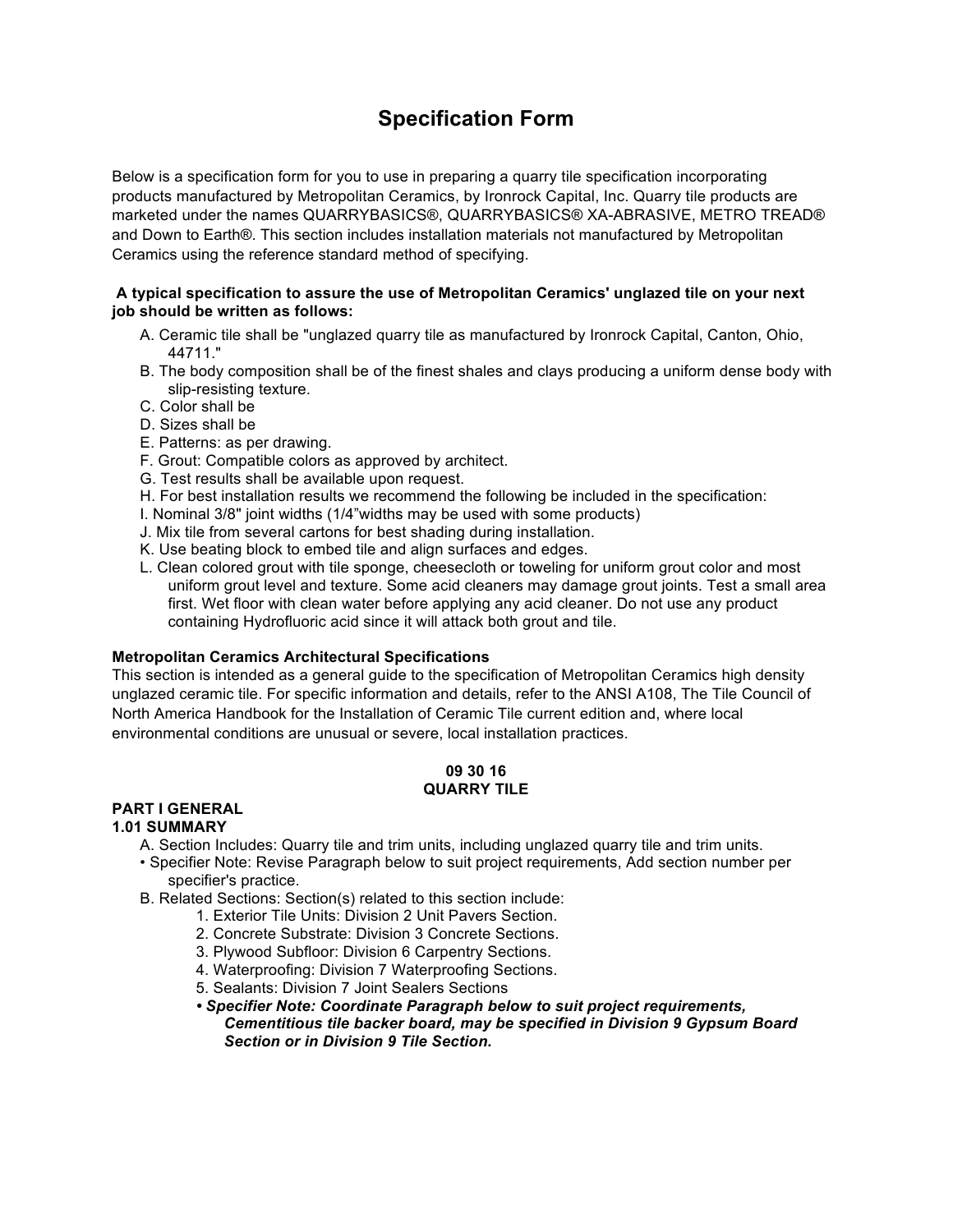- 6. Tile Backer Board: Division 9 Gypsum Board Section.
- *• Specifier Note: Coordinate Paragraph below to suit project requirements, This quarry tile section includes product materials only; section does not include installation material requirements which are specified in Division 9 Sections.*
- 7. Tile Installation: Division 9 Tile Section.
- *• Specifier Note: References Article below may be omitted when specifying manufacturer's product and recommended installation, Retain references Article for specifying installation materials not manufactured by Ironrock Capital using the reference standard method. Establish policy for indicating edition date of standards referenced. Conditions of the Contract or Division 1 References Section may establish standard(s) edition date. This Article does not require compliance with standard, but is merely a listing of references used. Coordinate listed reference standards with other sections. Reference listed below are for proprietary product materials specified in this section. Coordinate reference for installation product materials with other sections.*

#### **1.02 REFERENCES**

- A. American National Standards Institute (ANSI):
	- 1. ANSI A108 Series Specifications for Installation of Ceramic Tile and Dimensional Tile.
	- 2. ANSI A 108. 1 A Specifications for Installation of Ceramic Tile in the Wet Set Method.
	- 3. ANSI A 108. 10 Load Bearing, Bonded, Waterproof Membranes for ThinSet Ceramic Tile and Dimensional Tile
	- 4. ANSI A 118 Series Specifications for Ceramic Tile Mortars and Grouts.
	- 5. ANSI A 136.1 Organic Adhesives for Installation of Ceramic Tile,
	- 6. ANSI A 137.1 Specifications for Ceramic Tile.
	- 7. ANSI A 138.1 Specification for sustainable ceramic tile, glass tile and tile installation materials aka Green Squared®.
- B. American Society for Testing and Materials (ASTM):
	- 1. ASTM C499 Facial Dimensions and Thickness of Flat, Rectangular Ceramic Wall And Floor Tile.
	- 2. ASTM C1243 Test Method for Resistance to Deep Abrasion Wear of Unglazed Ceramic Tile by Means of a Rotating Disk and the use of Abrasive Material.
	- 3. ASTM C 1028 Test Method for Determining the Static Coefficient of Friction of Ceramic Tile and Other Tile Like Surfaces by the Horizontal Dynamometer Pull Meter Method.
	- *• Specifier Note: Article below includes submittal of relevant data to be furnished by Contractor either before, during or after construction. Coordinate this Article with Architect's and Contractor's duties and responsibilities in Conditions of the Contract and in Division I Submittal Procedures Section.*

## **1.03 SUBMITTALS**

- A. General: Submit listed submittals in accordance with Conditions of the Contract and Division 1 Submittal Procedures Section.
- B. Product Data: Submit product data, including manufacturer's product sheet, for specified products,
- C. Samples: Submit selection and verification samples for finishes, colors and textures,
- D. Quality Assurance Submittals: Submit the following:
	- 1. Test Reports: Certified test reports showing compliance with specified performance characteristics and physical properties.
	- 2. Certificates: Product certificates signed by manufacturer certifying materials comply with specified performance characteristics and physical requirements.
	- 3. Master Grade Certificate: Submit material master grade certification for quarry tile products.
	- 4. Manufacturer's Instructions: Manufacturer's installation instructions.
- E. Closeout Submittals: Submit the following:
	- 1. Maintenance Data: Maintenance data for installed products in accordance with Division 1 Closeout Submittals, Maintenance Data and Operation Data Section, Include methods for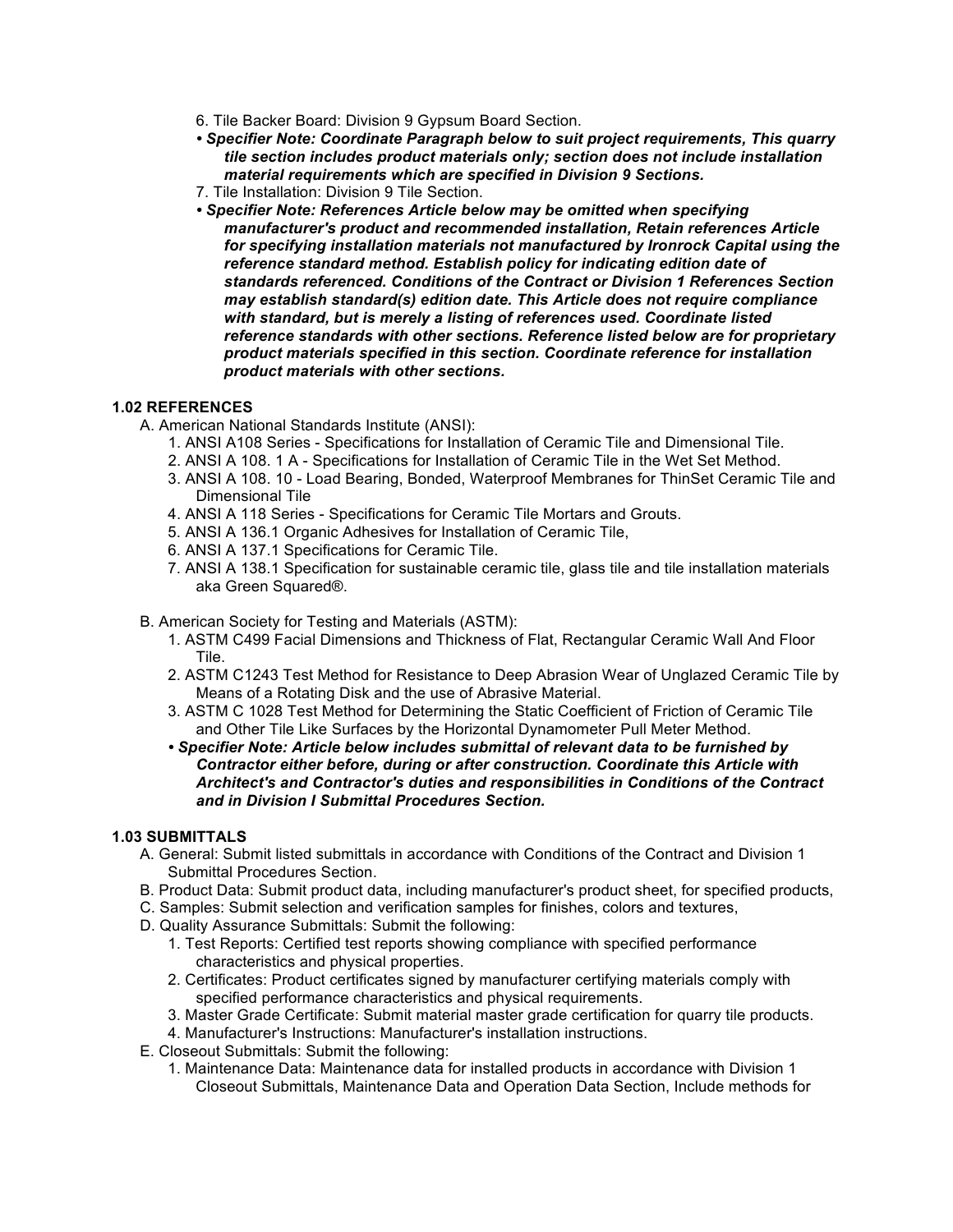maintaining installed products and precautions against cleaning materials and methods detrimental to finishes and performance.

- 2. Warranty: Warranty documents specified herein.
- *• Specifier Note: Article below should include prerequisites, standards, limitations and criteria which establish an overall level of quality for products and workmanship for this section. Coordinate below Article with Division 1 Quality Assurance Section*

## **1.04 QUALITY ASSURANCE**

- A. Installer Qualifications: Installer experienced, as determined by contractor, in performing work of this section who has specialized in the installation of work similar to that required for this project and who is acceptable to product manufacturer.
- B. Material Certificates: Provide Master Grade Certificates for each shipment of quarry tile signed by tile manufacturer and Installer.
- C. Pre Installation Meetings: Conduct pre-installation meeting to verify project requirements, substrate conditions, manufacturer's installation instructions and manufacturer's warranty requirements, Comply with Division 1 Project Management and Coordination, Project Meetings Section.
- *• Specifier Note: Article below should include special and unique requirements. Coordinate Article below Division 1 Product Requirements Sections.*

## **1.05 DELIVERY, STORAGE, AND HANDLING**

- A. General: Comply with Division 1 Product Requirements Sections.
- B. Ordering; Comply with manufacturer's ordering instructions and lead time requirements to avoid construction delays.
- C. Delivery: Deliver materials in manufacturer's original, unopened, undamaged containers with identification labels intact. Comply with ANSI A137.1 for labeling sealed tile containers.
- D. Storage and Protection: Store materials protected from exposure to harmful weather conditions and at temperature conditions recommended by manufacturer.

## **1.06 PROJECT CONDITIONS**

- A. Temperature Requirements: Maintain ambient temperature and humidity conditions in spaces where products will be installed for time period before, during and after installation as recommended by manufacturer.
	- 1. Minimum Temperature: Maintain temperature at 50oF (10oC) minimum during installation and for seven days after completion.
	- *• Specifier Note: Coordinate Article below with Conditions of the Contract and with Division I Closeout Submittals, Warranty Section.*

#### **1.07 WARRANTY**

- A. Project Warranty: Refer to Conditions of the Contract for project warranty provisions.
- B. Manufacturer's Warranty; Submit, for Owner's acceptance, manufacturer's standard warranty document executed by authorized company official. Manufacturer's warranty is in addition to, and not a limitation of, other rights Owner may have under the Contract Documents.
- *• Specifier Note: Coordinate Paragraph below with manufacturer's warranty requirements, Manufacturer has specific notification requirements for claims of latent and nonlatent defects under the warranty.*

1. Warranty Period: (Specify term) years commencing on Date of Substantial Completion. *• Specifier Note: Coordinate Article below with Division I Closeout Submittals, Maintenance Materials Section.* 

#### **1.08 MAINTENANCE**

- A. Extra Materials: Deliver to Owner extra materials from same production run as products installed, Package products with protective covering and identify with descriptive labels. Comply with Division I Closeout Submittals, Maintenance Materials Section.
- *• Specifier Note: Revise Paragraph below size and percentage as required*.
	- 1. Quantity: Furnish quantity of full size units equal to 2% of amount installed for tile and trim units.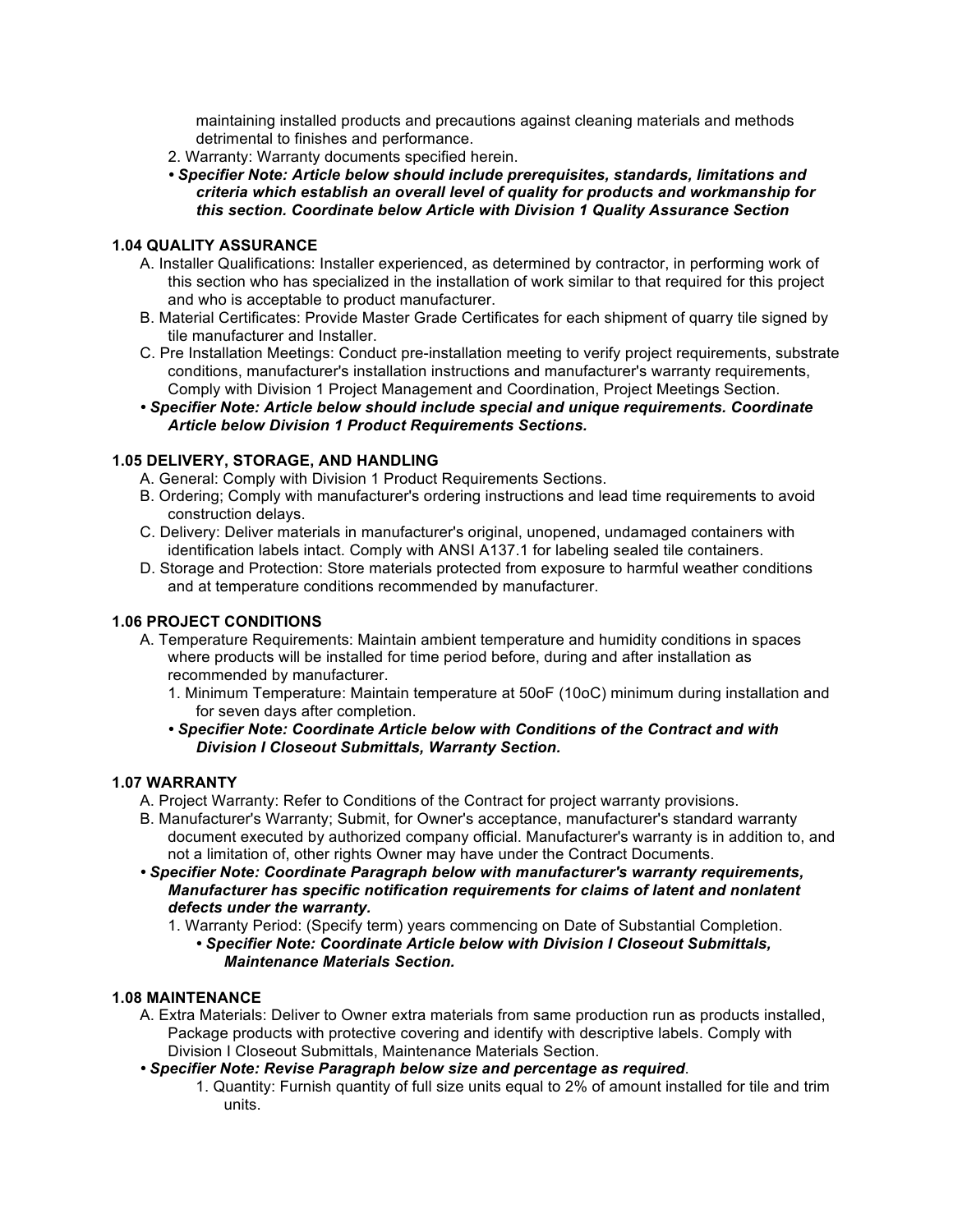2. Delivery, Storage and Protection: Comply with Owner's requirements for delivery, storage and protection of extra materials

# **PART 2 PRODUCTS**

*• Specifier Note: Retain Article below for proprietary method specification. Add product attributes, performance characteristics, material standards and descriptions as applicable. Use of such phrases as "or equal" or ' approved equal" may cause ambiguity in the specifications, such phrases require verification procedural, legal, regulatory and responsibility for determining equivalence of products.* 

#### **2.01 QUARRY TILE**

A. Manufacturer: Metropolitan Ceramics, by Ironrock Capital, Inc.

Retain or delete Paragraph below per project requirements and specifier's practice.

- 1. Contact: P.0. Box 9240, Canton, OH 44711; Telephone: (800) 325-3945,(330)484-4887; Fax: (330) 484-4880.
- *•Specifier Note: Edit Paragraph below to suit project requirements, Select proprietary products, Products below are suitable for interior and exterior use.*
- 2. Proprietary Products: QUARRYBASICS® vitreous quarry tile and trim units.

- a. Tile Description: Color Shall Be <sup>105 Buckskin</sup> Size Shall Be <sup>4x8</sup> Nominal Unglazed, relieved edge \_\_\_\_\_\_\_\_\_\_\_\_\_\_\_\_\_\_\_\_\_\_\_\_\_\_tile. Smooth QUARRYBASICS®
- b. Wearing Surface: (ASTM C1243 Abrasion resistance maximum value of 275mm<sup>3</sup>). Metropolitan tests at < 275mm<sup>3</sup> (specify wearing surface).
- c. Coefficient of Friction Dynamic Coefficient of Friction (DCOF Acu Test -wet ANSI 137.1-2012): No industry standard - threshold of 0.42. At time of Manufacture QUARRYBASICS® meets or exceeds ≥0.60 **biggering** (Specify dynamic coefficient of friction). Size Shall Be  $\frac{4\times8$  Nominal<br>tile.<br>Abrasion resistance maximum value of 275mm<sup>3</sup><br>(specify wearing surface).<br>DCOF Acu Test -wet ANSI 137.1-2012): No indus<br>time of Manufacture QUARRYBASICS®
- d. Nominal Size (ASTM C499) The facial dimension of each tile in the sample shall not vary more than ±2.00% from the nominal dimension.
- e. Thickness: 1/2 inch Thick **Example 2018**
- f. Color Range: <u>V1 Uniform Appearance Color</u>
- g. Environmental Properties (ANSI A138.1) Green Squared® \_ N/A \_ \_ \_ \_ \_ \_ \_ \_ \_ \_ \_ \_ \_ \_
- h. Local Contact :
- 3. Trim Product Description: Manufacturer's standard trim units.
- 4. Protective Coating: No protective coating required. See manufacturer's recommendations for sealing.
- 5. Quarry Tile Products Testing: Comply with ANSI A137.1.
- *Specifier Note: Edit Paragraph below to suit project requirements, If substitutions are permitted, edit text below. Add text to refer to Division 1 Product Requirements, Product Substitution Procedures Section.*

# **2.02 RELATED MATERIALS**

- A. Reference: Refer to Tile Setting And Accessories Section.
	- 1. Setting Materials: Refer to ANSI A108.1A, ANSI A118 series and ANSI 136.1
	- 2. Grouting Materials: Refer to ANSI 108.10, ANSI A118 series.
	- 3. Accessory Materials: Refer to Tile Setting And Accessories Section
	- 4. Sealant Materials: Refer to Joint Sealant Section.
	- 5. Backer Board: Refer to Gypsum Board, Cementitious Section.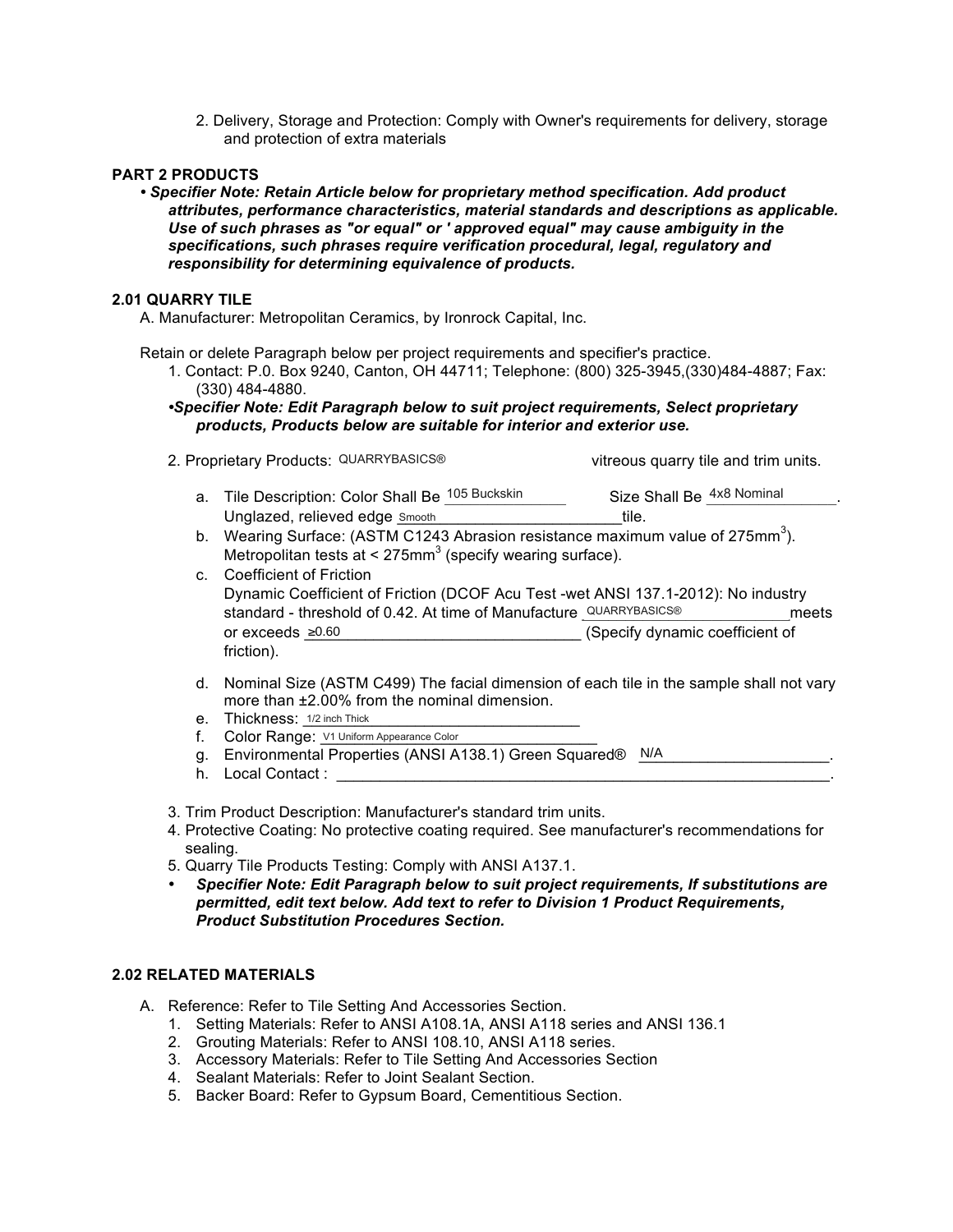## **2.03 SOURCE QUALITY**

A. Source Quality: Obtain quarry tile from a single manufacturer.

## **PART 3 EXECUTION**

• **Specifier Note:** Retain or delete Article below to suit project requirements and specifier's practice.

## **3.01 MANUFACTURER'S INSTRUCTIONS**

A. Compliance: Comply with manufacturer's product data, including product technical bulletins, product catalog installation instructions and product carton instructions.

#### **3.02 EXAMINATION**

A. Site Verification of Conditions: Verify substrate conditions, which have been previously installed under other sections, are acceptable for product installation in accordance with manufacturer's instructions.

# **3.03 PREPARATION**

- A. Surface Preparation: Prepare substrates to receive quarry tile in accordance with industry installation reference standards and manufacturer's installation instructions.
- *Specifier Note: Coordinate Article below with manufacturer's recommended installation details and instructions.*

## **3.04 INSTALLATION**

- A. References:
	- 1. ANSI Tile Installation Standard: Comply with ANSI A108 series.
	- 2. TCA Installation Reference: Comply with TCA Handbook for Ceramic Tile Installation.
- B. Field Blending: Mix and blend tile from several cartons to ensure random distribution of shade variations.
- C. Floor Tile Installation:
	- 1. General: Install quarry floor tile and trim in accordance with industry reference standards.
	- 2. Joint Widths: Industry standard joint width is 3/8" thick.
- D. Wall Tile Installation
	- 1. General: Install quarry wall tile and trim in accordance with industry reference standards.
	- 2. Joint Widths: Industry standard joint width is 3/8" thick.
- E. Patterns: Install quarry tile in pattern indicated on drawings.
- F. Related Materials Installation:
	- 1. Concrete: Refer to Division 3 Concrete Sections.
	- 2. Wood (Plywood): Refer to Division 6 Carpentry Sections.
	- 3. Waterproofing: Refer to Division 7 Waterproofing Sections.
	- 4. Sealants: Refer to Division 7 Joint Sealers Sections.
	- 5. Tile Backer Board: Refer to Division 9 Gypsum Board Section.
	- 6. Tile Accessories: Refer to Tile Setting And Accessories Section.